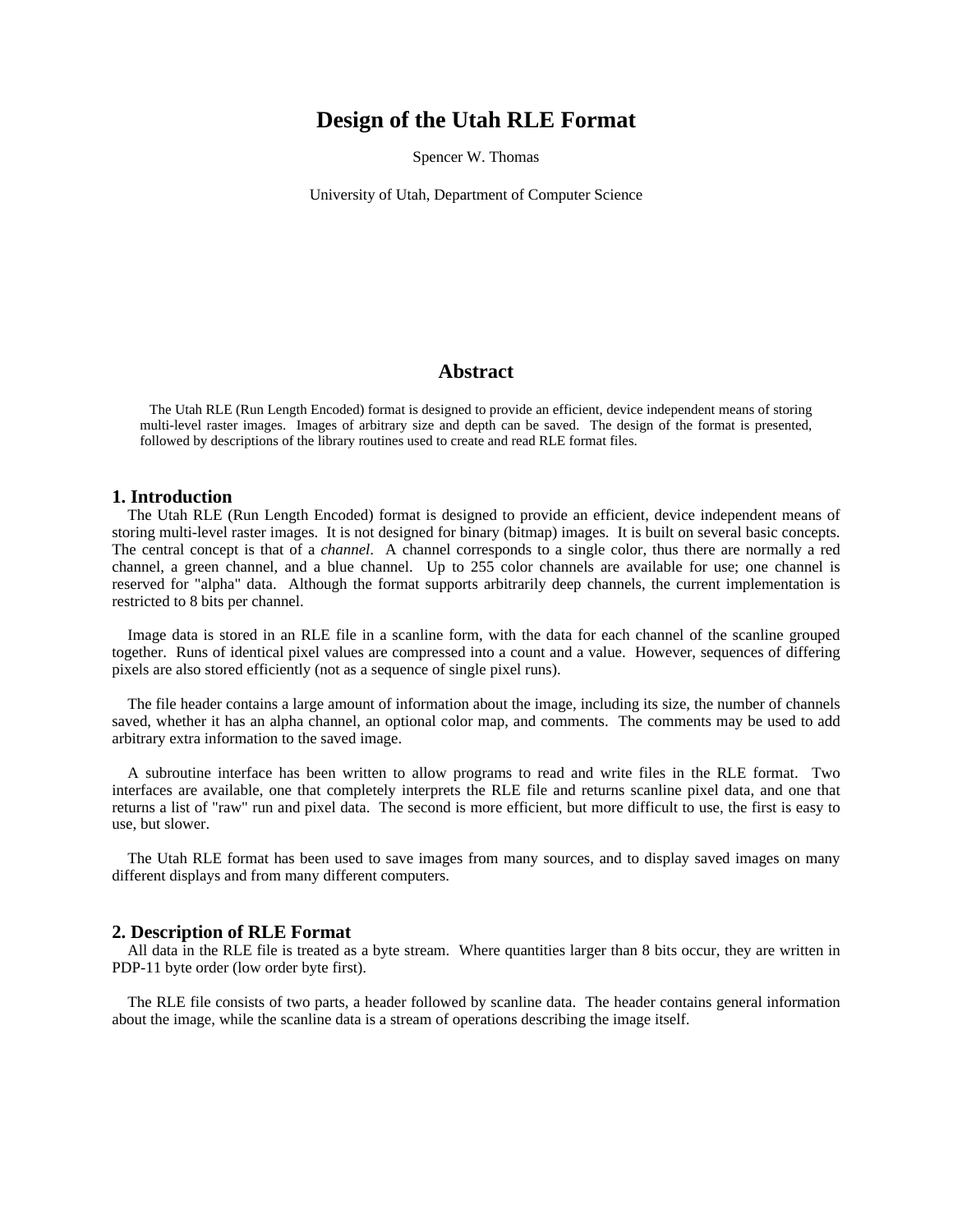#### **2.1. The Header**

| Magic number        |         |  |
|---------------------|---------|--|
| xpos                |         |  |
| ypos                |         |  |
| xsize               |         |  |
| ysize               |         |  |
| flags               | ncolors |  |
| pixelbytes          | ncmap   |  |
| cmaplen             | red bg  |  |
| green bg<br>blue bg |         |  |
| color map entry 0   |         |  |
| color map entry 1   |         |  |
|                     |         |  |

#### **Figure 2-1:** RLE file header

The header has a fixed part and a variable part. A diagram of the header is shown in Figure 2-1. The magic number identifies the file as an RLE file. Following this are the coordinates of the lower left corner of the image and the size of the image in the X and Y directions. Images are defined in a first quadrant coordinate system (origin at the lower left, X increasing to the right, Y increasing up.) Thus, the image is enclosed in the rectangle

[*xpos*,*xpos*+*xsize*−1]*X*[*ypos*,*ypos*+*ysize*−1].

The position and size are 16 bit integer quantities; images up to 32K square may be saved (the sizes should not be negative).

A flags byte follows. There are currently four flags defined:

| <b>ClearFirst</b> | If this flag is set, the image rectangle should first be cleared to the background color<br>(q.v.) before reading the scanline data.                                                             |
|-------------------|--------------------------------------------------------------------------------------------------------------------------------------------------------------------------------------------------|
| NoBackground      | If this flag is set, no background color is supplied, and the ClearFirst flag should be<br>ignored.                                                                                              |
| Alpha             | This flag indicates the presence of an "alpha" channel. The alpha channel is used by<br>image compositing software to correctly blend anti-aliased edges. It is stored as channel<br>$-1(255)$ . |
| Comments          | If this flag is set, comments are present in the variable part of the header, immediately<br>following the color map.                                                                            |

The next byte is treated as an unsigned 8 bit value, and indicates the number of color channels that were saved. It may have any value from 0 to 254 (channel 255 is reserved for alpha values).

The *pixelbits* byte gives the number of bits in each pixel. The only value currently supported by the software is 8 (in fact, this byte is currently ignored when reading RLE files). Pixel sizes taking more than one byte will be packed low order byte first.

The next two bytes describe the size and shape of the color map. *Ncmap* is the number of color channels in the color map. It need not be identical to *ncolors*, but interpretation of values of *ncmap* different from *0*, *1*, or *ncolors* may be ambiguous, unless *ncolors* is *1*. If *ncmap* is zero, no color map is saved. *Cmaplen* is the log base 2 of the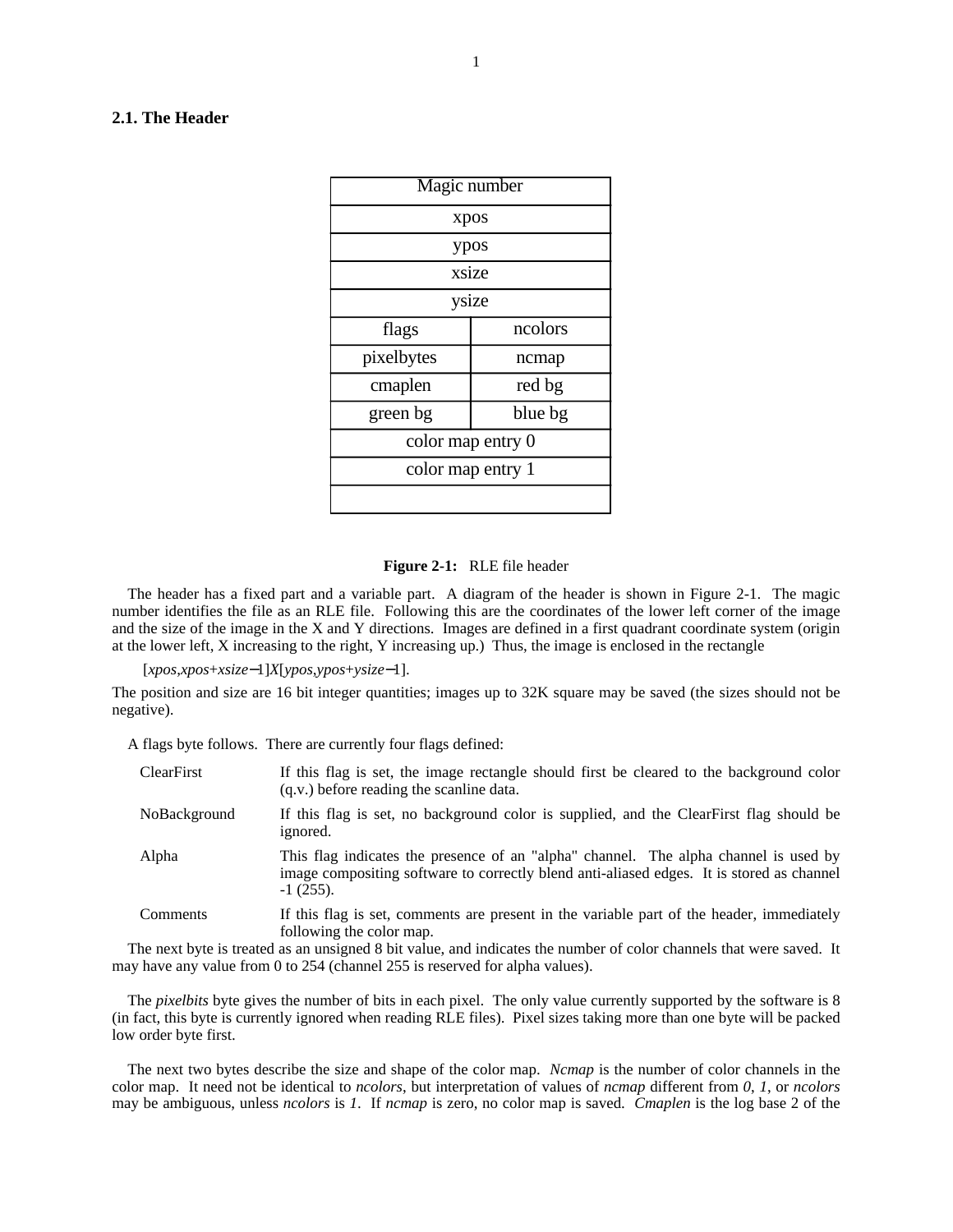length of each channel of the color map. Thus, a value for *cmaplen* of 8 indicates a color map with 256 entries per channel.

Immediately following the fixed header is the variable part of the file header. It starts with the background color. The background color has *ncolors* entries; if necessary, it is filled out to an odd number of bytes with a filler byte on the end (since the fixed header is an odd number bytes long, this returns to a 16 bit boundary).

Following the background color is the color map, if present. Color map values are stored as 16 bit quantities, left justified in the word. Software interpreting the color map must apply a shift appropriate to the application or to the hardware being used. This convention permits use of the color map without knowing the original output precision. The channels of the map are stored in increasing numerical order (starting with channel 0), with the entries of each channel stored also in increasing order (starting with entry 0). The color map entries for each channel are stored contiguously.

Comments, if present, follow the color map. A 16 bit quantity giving the length of the comment block comes first. If the length is odd, a filler byte will be present at the end, restoring the 16 bit alignment (but this byte is not part of the comments). The comment block contains any number of null-terminated text strings. These strings will conventionally be of the form "name=value", allowing for easy retrieval of specific information. However, there is no restriction that a given name appear only once, and a comment may contain an arbitrary string. The intent of the comment block is to allow information to be attached to the file that is not specifically provided for in the RLE format.

#### **2.2. The Scanline Data**

The scanline data consists of a sequence of operations, such as *Run*, *SetChannel*, and *Pixels*, describing the actual image. An image is stored starting at the lower left corner and proceeding upwards in order of increasing scanline number. Each operation and its associated data takes up an even number of bytes, so that all operations begin on a 16 bit boundary. This makes the implementation more efficient on many architectures.



**Figure 2-2:** RLE file operand formats

Each operation is identified by an 8 bit opcode, and may have one or more operands. Single operand operations fit into a single 16 bit word if the operand value is less than 256. So that operand values are not limited to the range 0..255, each operation has a *long* variant, in which the byte following the opcode is ignored and the following word is taken as a 16 bit quantity. The long variant of an opcode is indicated by setting the bit 0x40 in the opcode (this allows for 64 opcodes, of which 6 have been used so far.) The two single operand formats are shown pictorially in Figure 2-2.

The individual operations will now be discussed in detail. The descriptions are phrased in terms of the actions necessary to interpret the file. Three indices are necessary: the *current channel*, the *scanline number*, and the *pixel index*. The *current channel* is the channel to which data operations apply. The *scanline number* is just the Y position of the scanline in the image. The *pixel index* is the X position of the pixel within the scanline. The operations are: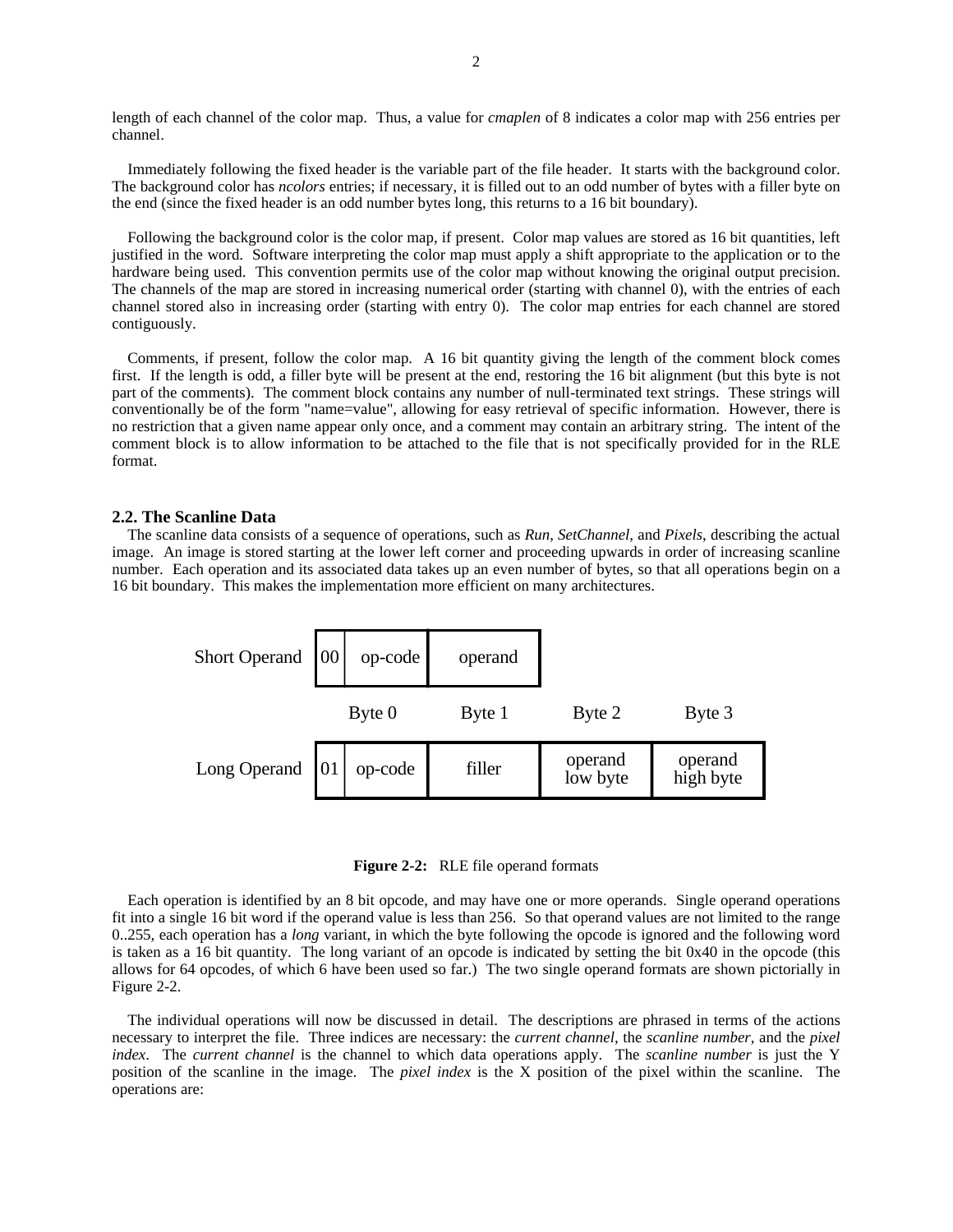| SkipLines         | Increment the <i>scanline number</i> by the operand value. This operation terminates the<br>current scanline. The <i>pixel index</i> should be reset to the xpos value from the header.                                                                                                                                                               |  |
|-------------------|-------------------------------------------------------------------------------------------------------------------------------------------------------------------------------------------------------------------------------------------------------------------------------------------------------------------------------------------------------|--|
| SetColor          | Set the <i>current channel</i> to the operand value. This operation does not have a long<br>variant. Note that an operand value of 255 will be interpreted as $a - 1$ , indicating the<br>alpha channel. All other operand values are positive. The <i>pixel index</i> is reset to the xpos<br>value.                                                 |  |
| <b>SkipPixels</b> | Skip over pixels in the current scanline. Increment <i>pixel index</i> by the operand value.<br>Pixels skipped will be left in the background color.                                                                                                                                                                                                  |  |
| PixelData         | Following this opcode is a sequence of pixel values. The length of the sequence is given<br>by the operand value. If the length of the sequence is odd, a filler byte is appended.<br>Pixel values are inserted into the scanline in increasing X order. The <i>pixel index</i> is<br>incremented by the sequence length.                             |  |
| Run               | This is the only two operand opcode. The first operand is the length $(N)$ of the run. The<br>second operand is the pixel value, followed by a filler byte if necessary <sup>1</sup> . The next N<br>pixels in the scanline are set to the given pixel value. The <i>pixel index</i> is incremented by<br>N, to point to the pixel following the run. |  |
| <b>EOF</b>        | This opcode has no operand, and indicates the end of the RLE file. It is provided so that<br>RLE files may be concatenated together and still be correctly interpreted. It is not<br>required, a physical end of file will also indicate the end of the RLE data.                                                                                     |  |

#### **2.3. Subroutine Interface**

Two similar subroutine interfaces are provided for reading and writing files in the RLE format. Both read or write a scanline worth of data at a time. A simple "row" interface communicates in terms of arrays of pixel values. It is simple to use, but slower than the "raw" interface, which uses a list of "opcode" values as its communication medium.

In both cases, the interface must be initialized by calling a setup function. The two types of calls may be interleaved; for example, in a rendering program, the background could be written using the "raw" interface, while scanlines containing image data could be converted with the "row" interface. The package allows multiple RLE streams to be open simultaneously, as is necessary for use in a compositing tool, for example. All data relevant to a particular RLE stream is contained in a "globals" structure.

The globals structure echoes the format of the RLE header. The fields are described below:

| dispatch   | The RLE creation routines are capable of writing various types of output files in addition<br>to RLE. This value is an index into a dispatch table. This value is initialized by<br>sv_setup. |  |  |
|------------|-----------------------------------------------------------------------------------------------------------------------------------------------------------------------------------------------|--|--|
| ncolors    | The number of color channels in the output file. Up to this many color channels will be<br>saved, depending on the values in the channel bitmap (see below).                                  |  |  |
| bg_color   | A pointer to an array of <i>ncolors</i> integers containing the background color.                                                                                                             |  |  |
| alpha      | If this is non-zero, an alpha channel will be saved. The presence or absence of an alpha<br>channel has no effect on the value in <i>ncolors</i> .                                            |  |  |
| background | Indicates how to treat background pixels. It has the following values:                                                                                                                        |  |  |
|            | 0<br>Save all pixels, the background color is ignored.                                                                                                                                        |  |  |
|            | 1<br>Save only non-background pixels, but don't set the "clear screen" bit. This<br>indicates "overlay" mode, a cheap form of compositing (but see note below                                 |  |  |
|            | about this.)                                                                                                                                                                                  |  |  |

<sup>&</sup>lt;sup>1</sup>E.g., a 16 bit pixel value would not need a filler byte.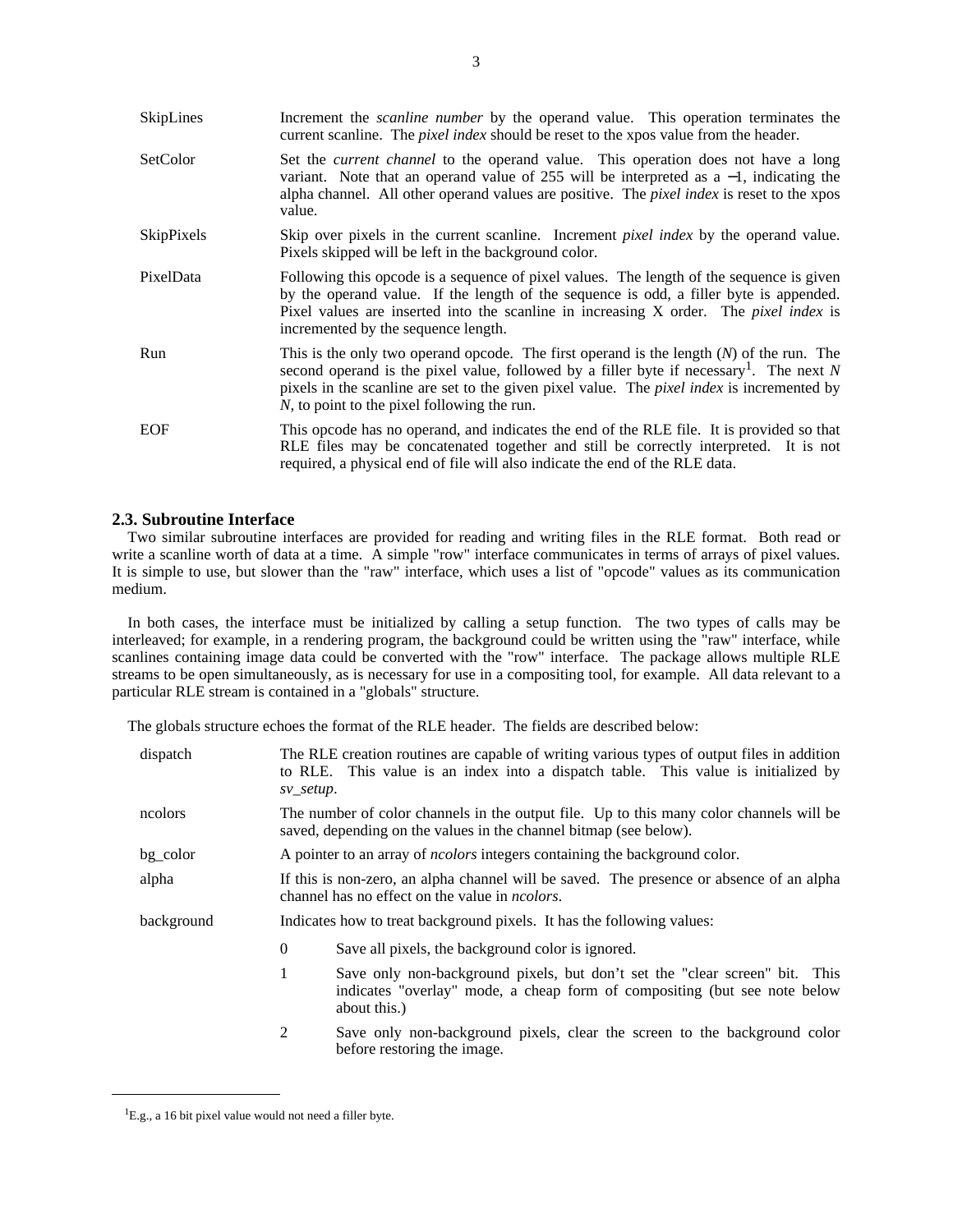| xmin, xmax, ymin, ymax |                                                                                                                                                                                                                                                                         |  |
|------------------------|-------------------------------------------------------------------------------------------------------------------------------------------------------------------------------------------------------------------------------------------------------------------------|--|
|                        | Inclusive bounds of the image region being saved.                                                                                                                                                                                                                       |  |
| ncmap                  | Number of channels of color map to be saved. The color map will not be saved if this is<br>0.                                                                                                                                                                           |  |
| cmaplen                | Log base 2 of the number of entries in each channel of the color map.                                                                                                                                                                                                   |  |
| cmap                   | Pointer to an array containing the color map. The map is saved in "channel major" order.<br>Each entry in the map is a 16 bit value with the color value left justified in the word. If<br>this pointer is NULL, no color map will be saved.                            |  |
| comments               | Pointer to an array of pointers to strings. The array is terminated by a NULL pointer (like<br><i>argy</i> or <i>envp</i> ). If this pointer is NULL or if the first pointer it points to is NULL,<br>comments will not be saved.                                       |  |
| fd                     | File (FILE $*$ ) pointer to be used for writing or reading the RLE file.                                                                                                                                                                                                |  |
| bits                   | A bitmap containing 256 bits. A channel will be saved (or retrieved) only if the<br>corresponding bit is set in the bitmap. The alpha channel corresponds to bit 255. The<br>bitmap allows an application to easily ignore color channel data that is irrelevant to it. |  |

The globals structure also contains private data for use by the RLE reading and writing routines; data that must be maintained between calls, but that applies to each stream separately.

#### **2.4. Writing RLE files**

To create a run-length encoded file, one first initializes a globals structure with the relevant information about the image, including the output file descriptor. The output file should be open and empty. Then one calls *sv\_setup*:

```
sv_setup( RUN_DISPATCH, &globals );
```
This writes the file header and initializes the private portions of the global data structure for use by the RLE file writing routines.

The image data must be available or expressible in a scanline order (with the origin at the bottom of the screen). After each scanline is computed, it is written to the output file by calling one of *sv\_putrow* or *sv\_putraw*. If a vertical interval of the image has no data, it may be skipped by calling sv\_skiprow:

```
/* Skip nrow scanlines */
sv_skiprow( &globals, nrow );
```
If the image data for a scanline is available as an array of pixel values, *sv\_putrow* should be used to write the data to the output file. As an example, let us assume that we have a 512 pixel long scanline, with three color channels and no alpha data. We could call *sv\_putrow* as follows:

```
rle_pixel scandata[3][512], *rows[3];
int i;
for ( i = 0; i < 3; i++ )
   rows[i] = scandata[i];
sv_putrow( rows, 512, &globals );
```
Note that *sv\_putrow* is passed an array of pointers to vectors of pixels. This makes it easy to pass arbitrarily many, and to specify values of *rowlen* different from the size of (e.g.) the *scandata* array.

The first element of each row of pixels is the pixel at the *xmin* location in the scanline. Therefore, when saving only part of an image, one must be careful to set the *rows* pointers to point to the correct pixel in the scanline.

If an alpha channel is specified to be saved, things get a little more complex. Here is the same example, but now with an alpha channel being saved.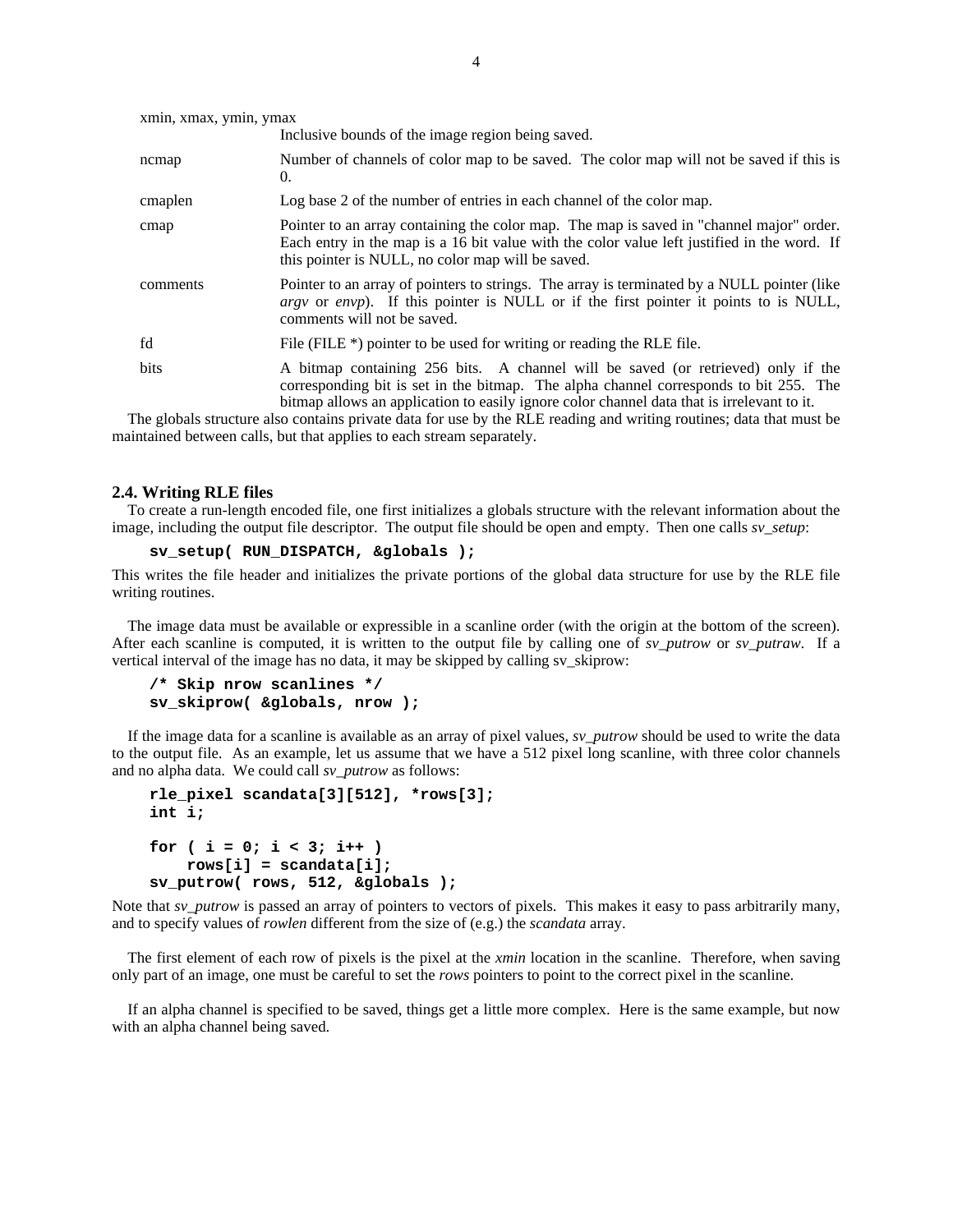```
rle_pixel scandata[3][512],
          alpha[512], *rows[4];
int i;
rows[0] = alpha;
for ( i = 0; i < 3; i++ )
    rows[i+1] = scandata[i];
sv_putrow( rows+1, 512, &globals );
```
The *sv\_putrow* routine expects to find the pointer to the alpha channel at the −1 position in the rows array. Thus, we pass a pointer to *rows[1]* and put the pointer to the alpha channel in *rows[0]*.

Finally, after all scanlines have been written, we call *sv\_puteof* to write an *EOF* opcode into the file. This is not strictly necessary, since a physical end of file also indicates the end of the RLE data, but it is a good idea.

Here is a skeleton of an application that uses *sv\_putrow* to save an image is shown in Figure 2-3. This example uses the default values supplied in the globals variable *sv\_globals*, modifying it to indicate the presence of an alpha channel.

Using *sv\_putraw* is more complicated, as it takes arrays of *rle\_op* structures instead of just pixels. If the data is already available in something close to this form, however, *sv\_putraw* will run much more quickly than *sv\_putrow*. An *rle\_op* is a structure with the following contents:

| opcode  | The type of data. One of <i>ByteData</i> or <i>RunData</i> .                                                                                      |  |
|---------|---------------------------------------------------------------------------------------------------------------------------------------------------|--|
| xloc    | The X location within the scanline at which this data begins.                                                                                     |  |
| length  | The length of the data. This is either the number of pixels that are the same color, for a<br>run, or the number of pixels provided as byte data. |  |
| pixels  | A pointer to an array of pixel values. This field is used only for the <i>ByteData</i> opcode.                                                    |  |
| run_val | The pixel value for a <i>RunData</i> opcode.                                                                                                      |  |

Since there is no guarantee that the different color channels will require the same set of *rle\_ops* to describe their data, a separate count must be provided for each channel. Here is a sample call to *sv\_putraw*:

```
int nraw[3]; /* Length of each row */
rle_op *rows[3];/* Data pointers */
sv_putraw( rows, nraw, &globals );
```
A more complete example of the use of *sv\_putraw* will be given in connection with the description of *rle\_getraw*, below.

Calls to *sv\_putrow* and *sv\_putraw* may be freely intermixed, as required by the application.

#### **2.5. Reading RLE Files**

Reading an RLE file is much like writing one. An initial call to a setup routine reads the file header and fills in the *globals* structure. Then, a scanline at a time is read by calling *rle\_getrow* or *rle\_getraw*.

The calling program is responsible for opening the input file. A call to *rle get setup* will then read the header information and fill in the supplied globals structure. The return code from *rle\_get\_setup* indicates a variety of errors, such as the input file not being an RLE file, or encountering an EOF while reading the header.

Each time *rle\_getrow* is called, it fills in the supplied scanline buffer with one scanline of image data and returns the Y position of the scanline (which will be one greater than the previous time it was called). Depending on the setting of the *background* flag, the scanline buffer may or may not be cleared to the background color on each call. If it is not (*background* is 0 or 1), and if the caller does not clear the buffer between scanlines, then a "smearing" effect will be seen, if some pixels from previous scanlines are not overwritten by pixels on the current scanline. Note that if *background* is 0, then no background color was supplied, and setting *background* to 2 to try to get automatic buffer clearing will usually cause a segmentation fault when *rle\_getrow* tries to get the background color through the *bg\_color* pointer.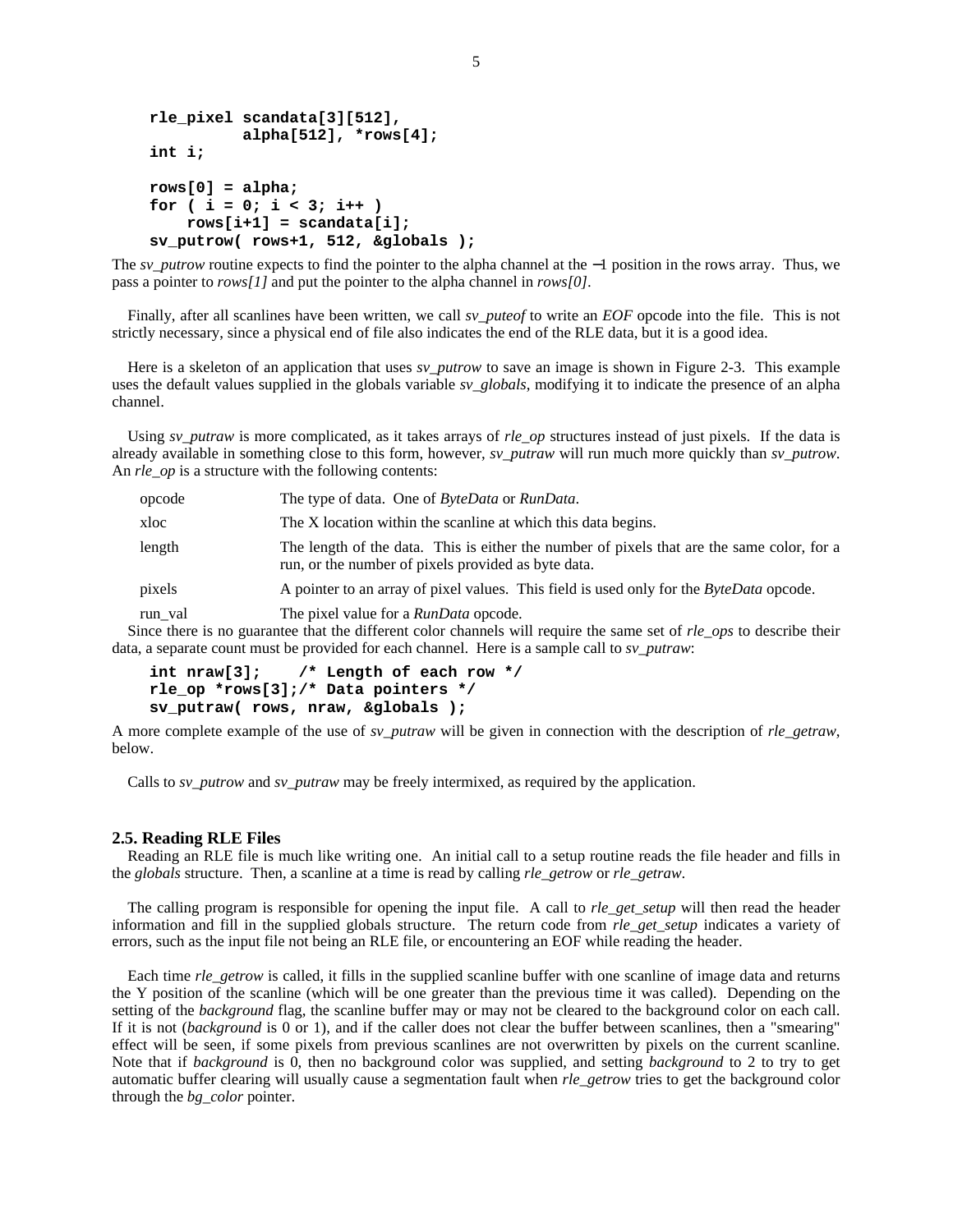```
#include <svfb_global.h>
main()
{
        rle_pixel scanline[3][512], alpha[512], *rows[4];
        int y, i;
        /* Most of the default values in sv_globals are ok */
        /* We do have an alpha channel, though */
        sv_globals.sv_alpha = 1;
        SV_SET_BIT( sv_globals, SV_ALPHA );
        rows[0] = alpha;
        for ( i = 0; i < 3; i++ )
                rows[i+1] = scanline[i];
        sv_setup( RUN_DISPATCH, &sv_globals );
        /* Create output for 512 x 480 (default size) display */
        for ( y = 0; y < 480; y++ )
        {
                mk_scanline( y, scanline, alpha );
                sv_putrow( rows, 512, &sv_globals );
        }
        sv_puteof( &sv_globals );
}
```
**Figure 2-3:** Example of use of sv\_putrow

Figure 2-4 shows an example of the use of *rle\_getrow*. Note the dynamic allocation of scanline storage space, and compensation for presence of an alpha channel. A subroutine, *rle\_row\_alloc*, is available that performs the storage allocation automatically. It is described below. If the alpha channel were irrelevant, the macro *SV\_CLR\_BIT* could be used to inhibit reading it, and no storage space would be needed for it.

The function *rle\_getraw* is the inverse of *sv\_putraw*. When called, it fills in the supplied buffer with raw data for a single scanline. It returns the scanline  $y$  position, or  $2^{15}$  to indicate end of file. It is assumed that no image will have more than 2<sup>15</sup>–1 scanlines. A complete program (except for error checking) that reads an RLE file from standard input and produces a negative image on standard output is shown in Figure 2-5.

The functions *rle\_row\_alloc* and *rle\_raw\_alloc* simplify allocation of buffer space for use by the rle routines. Both use a supplied globals structure to determine how many and which channels need buffer space, as well as the size of the buffer for each scanline. The returned buffer pointers will be adjusted for the presence of an alpha channel, if it is present. Buffer space for pixel or *rle\_op* data will be allocate only for those channels that have bits set in the channel bitmap. The buffer space may be freed by calling *rle\_row\_free* or *rle\_raw\_free*, respectively.

#### **3. Comments, issues, and directions**

Some comments on the file format and current subroutine implementation:

- The background color for the alpha channel is always 0.
- All channels must have the same number of bits. This could be a problem when saving, e.g., Z values, or if more than 8 bits of precision were desired for the alpha channel.
- Pixels are skipped (by *sv\_putrow*) only if all channel values of the pixel are equal to the corresponding background color values.
- The current Implementation of *sv\_putrow* skips pixels only if at least 2 adjacent pixels are equal to the background. The SkipPixels operation is intended for efficiency, not to provide cheap compositing.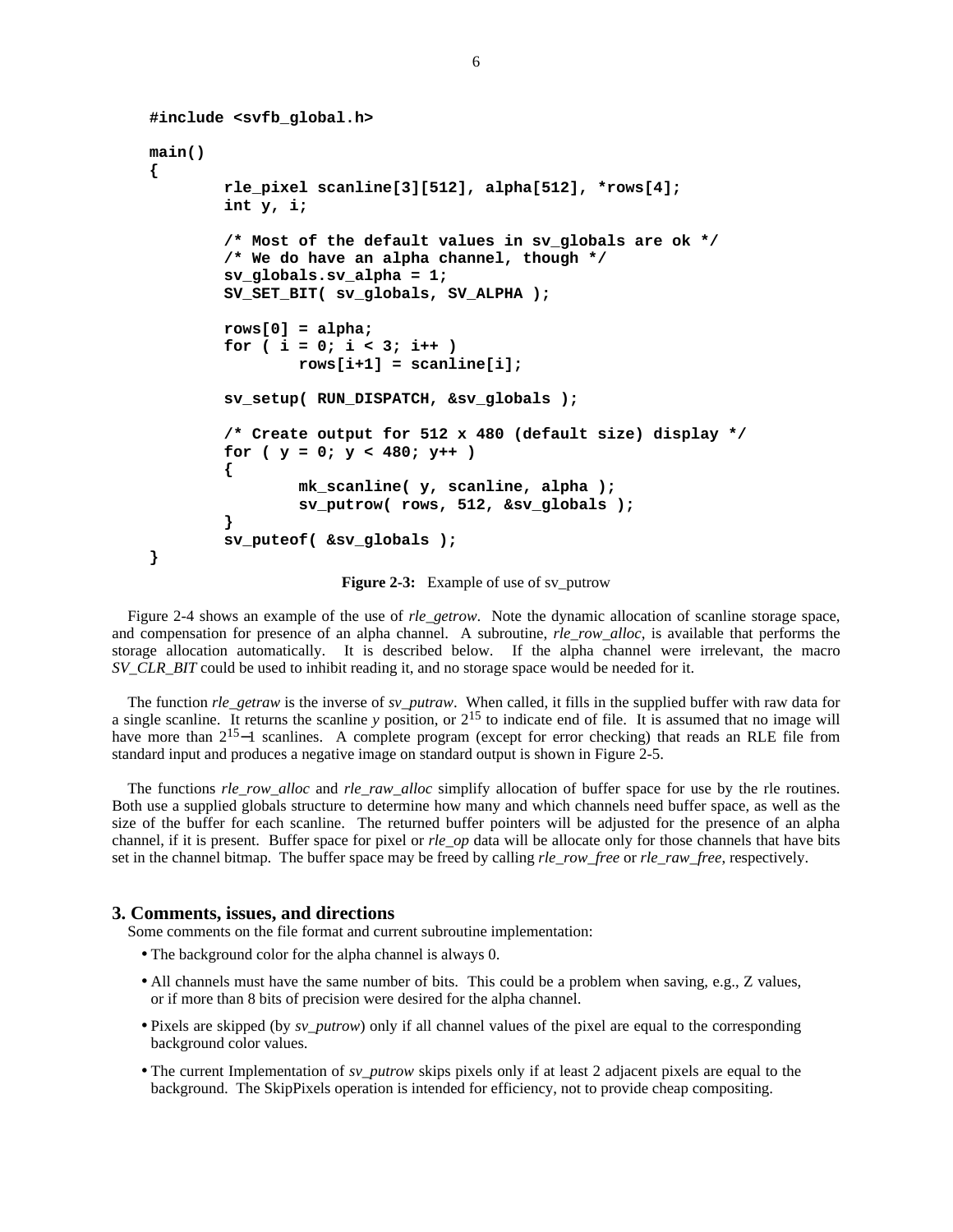```
/* An example of using rle_getrow */
/* Scanline pointer */
rle_pixel ** scan;
int i;
/* Read the RLE file from stdin */
rle_get_setup( &globals );
/* Allocate enough space for scanline data, including alpha channel */
/* (Should check for non-zero return, indicating a malloc error) */
rle_row_alloc( &globals, &scan );
/* Read scanline data */
while ( (y = rle_getrow( &globals, stdin, scan ) <= globals.sv_ymax )
        /* Use the scanline data */;
```
**Figure 2-4:** Example of rle\_getrow use.

- Nothing forces the image data to lie within the bounds declared in the header. However, *rle\_getrow* will not write outside these bounds, to prevent core dumps. No such protection is provided by *rle\_getraw*.
- Images saved in RLE are usually about 1/3 their original size (for an "average" image). Highly complex images may end up slightly larger than they would have been if saved by the trivial method.

We have not yet decided how pixels with other than 8 bits should be packed into the file. To keep the file size down, one would like to pack *ByteData* as tightly as possible. However, for interpretation speed, it would probably be better to save one value in each (*pixelbits*+7)/8 bytes.

Some proposed enhancements include:

- A "ramp" opcode. This specifies that pixel values should be linearly ramped between two values for a given number of pixels in the scanline. This opcode would be difficult to generate from an image, but if an application knew it was generating a ramp, it could produce significant file size savings (e.g. in Gouraud shaded images).
- Opcodes indicating that the current scanline is identical to the previous, or that it differs only slightly (presumably followed by standard opcodes indicating the difference). Detection of identical scanlines is easy, deciding that a scanline differs slightly enough to warrant a differential description could be difficult. In images with large areas with little change, this could produce size savings<sup>2</sup>

The subroutine library is still missing some useful functions. Some proposed additions are:

- Conversion from "raw" to "row" format, and back. One could then view *sv\_putrow* as being a "raw" to "row" conversion followed by a call to *sv\_putraw*, and *rle\_getrow* as a call to *rle\_getraw* followed by "row" to "raw" conversion.
- A function to merge several channels of "raw" data into a single channel. For example, this would take separate red, green, and blue channels and combine them into a single RGB channel. This would be useful for RLE interpretation on devices that do not easily support the separate channel paradigm, while preserving the efficiency of the "raw" interface. It could also be used to increase the efficiency of a compositing program.

The Utah RLE format has developed and matured over a period of about six years, and has proven to be versatile and useful for a wide variety of applications that require image transmittal and storage. It provides a compact, efficiently interpreted image storage capability. We expect to see continued development of capabilities and utility, but expect very little change in the basic format.

<sup>&</sup>lt;sup>2</sup>This suggestion was inspired by a description of the RLE format used at Ohio State University.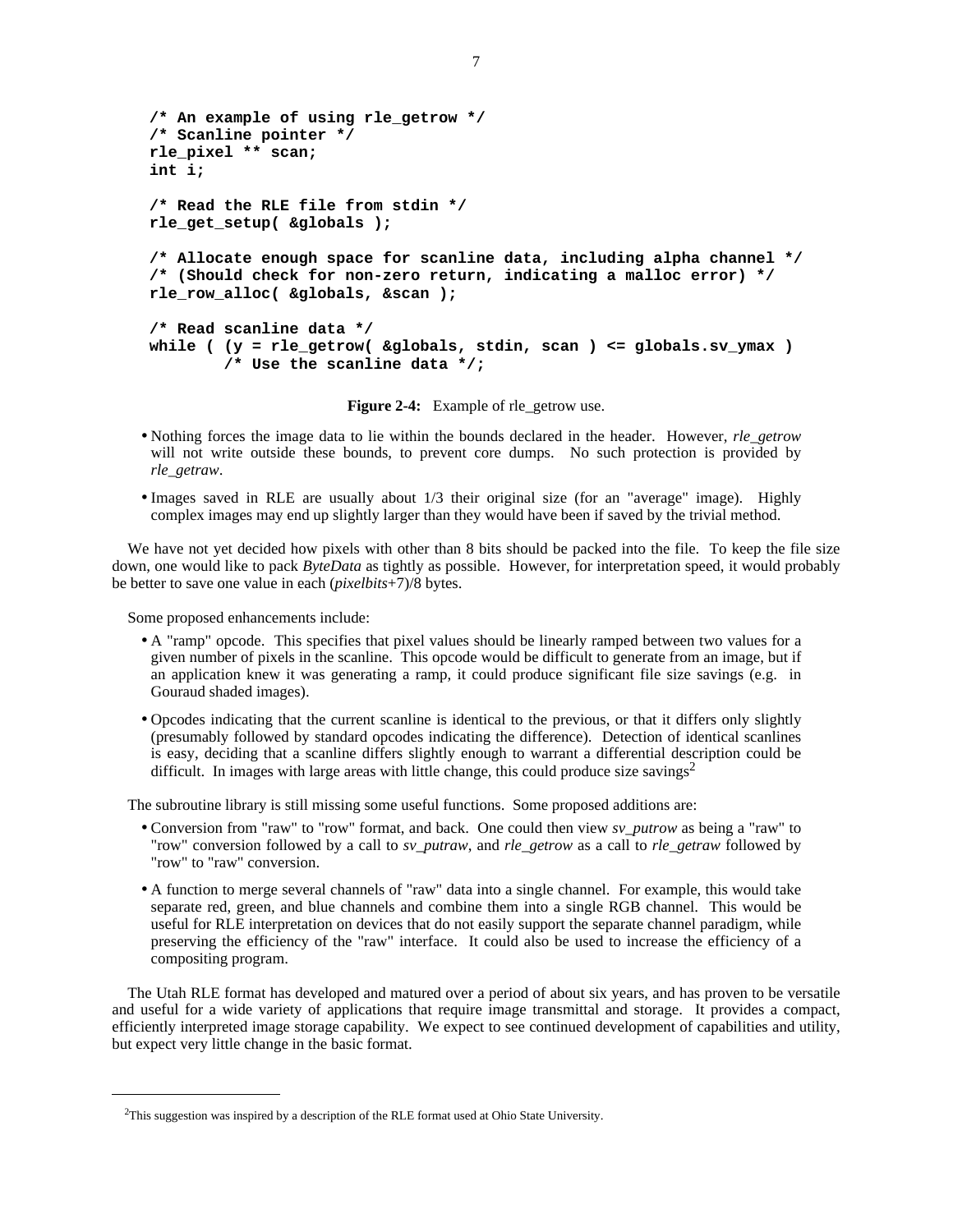```
#include <stdio.h>
#include <svfb_global.h>
#include <rle_getraw.h>
main()
{
    struct sv_globals in_glob, out_glob;
    rle_op ** scan;
    int * nraw, i, j, c, y, newy;
    in_glob.svfb_fd = stdin;
    rle_get_setup( &in_glob );
    /* Copy setup information from input to output file */
    out_glob = in_glob;
    out_glob.svfb_fd = stdout;
    /* Get storage for calling rle_getraw */
    rle_raw_alloc( &in_glob, &scan, &nraw );
    /* Negate background color! */
    if ( in_glob.sv_background )
        for ( i = 0; i < in_glob.sv_ncolors; i++ )
            out_glob.sv_bg_color[i] = 255 - out_glob.sv_bg_color[i];
    /* Init output file */
    sv_setup( RUN_DISPATCH, &out_glob );
    y = in_glob.sv_ymin;
    while ( (newy = rle_getraw( &in_glob, scan, nraw )) != 32768 ) {
        /* If > one line skipped in input, do same in output */
        if ( newy - y > 1 )
            sv_skiprow( &out_glob, newy - y );
        y = newy;
        /* Map all color channels */
        for ( c = 0; c < out_glob.sv_ncolors; c++ )
            for ( i = 0; i < nraw[c]; i++ )
                switch( scan[c][i].opcode ) {
                case RRunDataOp:
                    scan[c][i].u.run_val = 255 - scan[c][i].u.run_val;
                    break;
                case RByteDataOp:
                    for ( j = 0; j < scan[c][i].length; j++ )
                        scan[c][i].u.pixels[j] =
                            255 - scan[c][i].u.pixels[j];
                    break;
                }
        sv_putraw( scan, nraw, &out_glob );
        /* Free raw data */
        rle_freeraw( &in_glob, scan, nraw );
    }
    sv_puteof( &out_glob );
    /* Free storage */
    rle_raw_free( &in_glob, scan, nraw );
}
```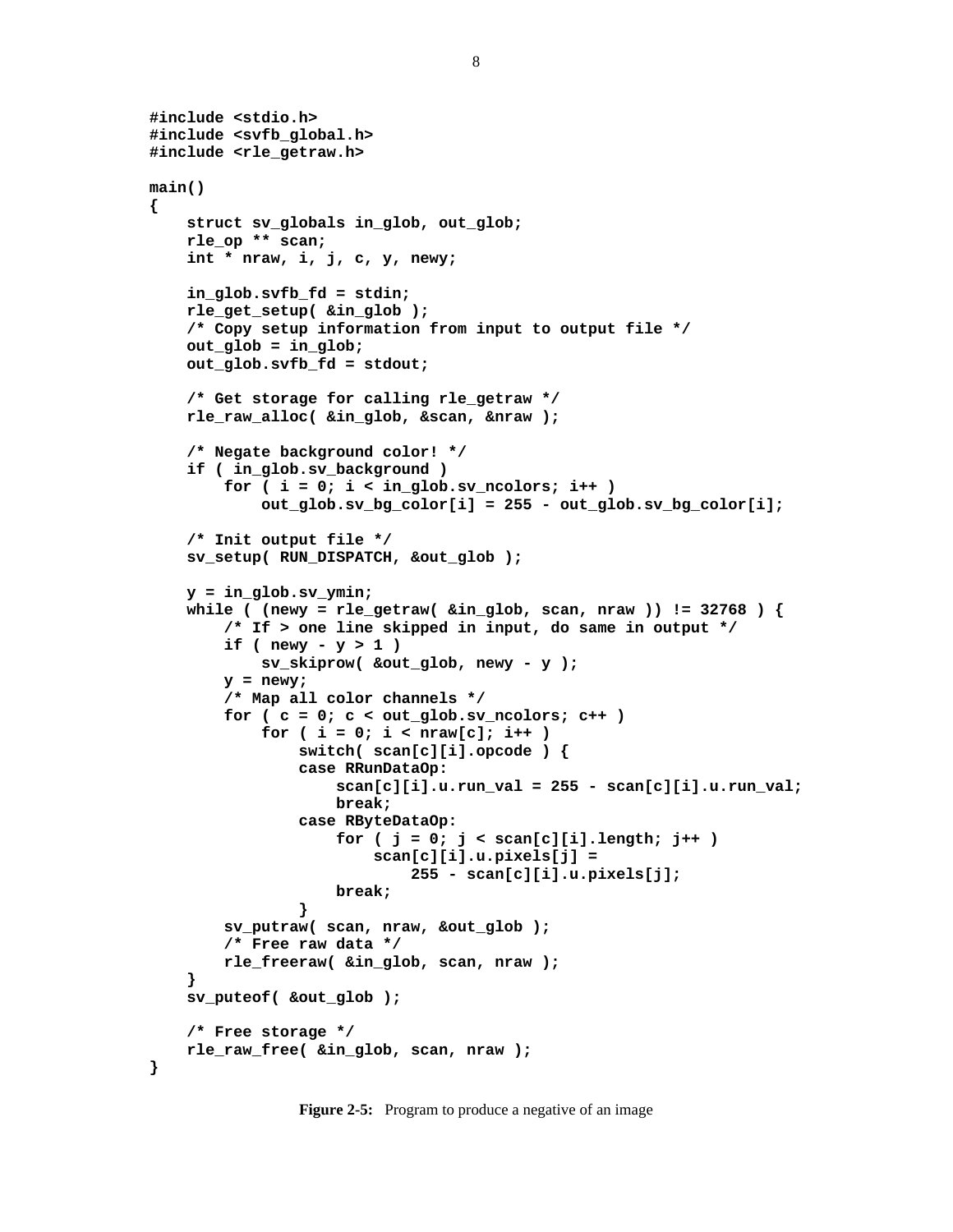### **4. Acknowledgments**

This work was supported in part by the National Science Foundation (DCR-8203692 and DCR-8121750), the Defense Advanced Research Projects Agency (DAAK11-84-K-0017), the Army Research Office (DAAG29-81- K-0111), and the Office of Naval Research (N00014-82-K-0351). All opinions, findings, conclusions or recommendations expressed in this document are those of the authors and do not necessarily reflect the views of the sponsoring agencies.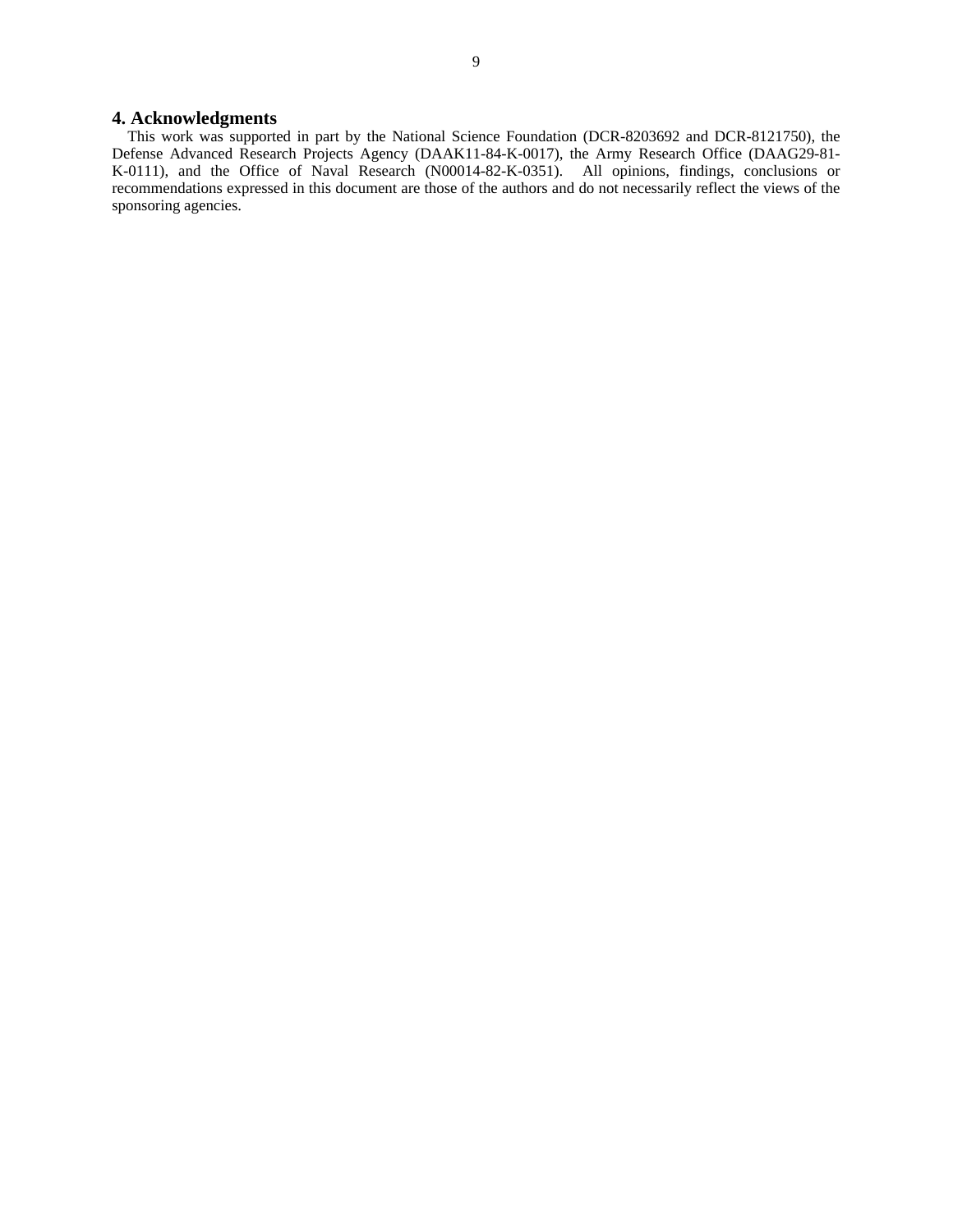## **Table of Contents**

| 1. Introduction                     |   |
|-------------------------------------|---|
| 2. Description of RLE Format        |   |
| 2.1. The Header                     |   |
| 2.2. The Scanline Data              |   |
| 2.3. Subroutine Interface           |   |
| 2.4. Writing RLE files              |   |
| 2.5. Reading RLE Files              |   |
| 3. Comments, issues, and directions | 6 |
| 4. Acknowledgments                  | q |